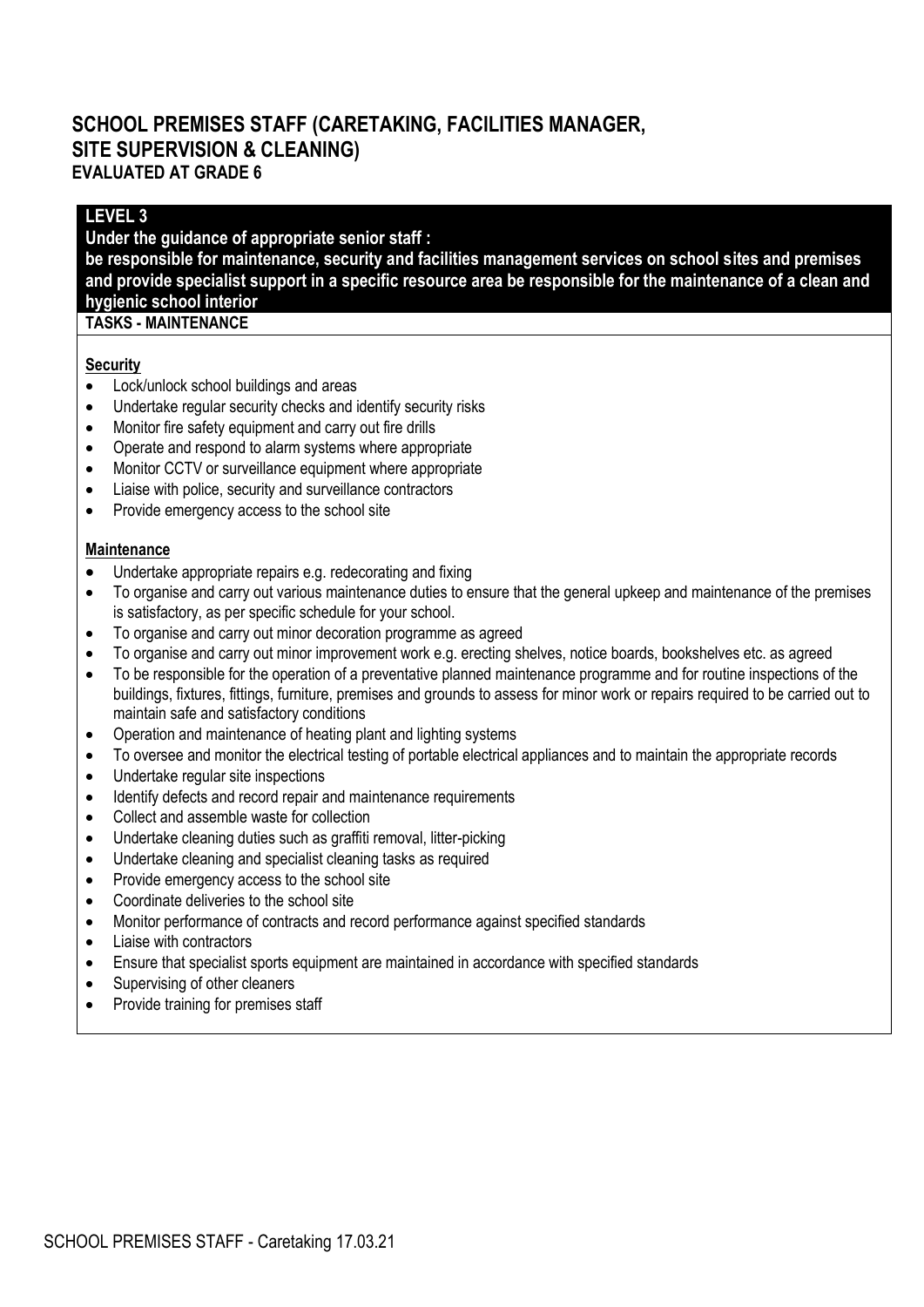#### **KEY ACTIVITIES – RESOURCES**

- To advise on matters relating to energy control and conservation. Ensuring correct invoicing re meter readings etc
- Contribute to planning, development and organisation of systems/procedures/policies
- Set up and manage a schedule of routine tasks relating to the servicing and maintenance of the site including emergency maintenance
- Be responsible for maintaining records, information and data, producing analysis and reports as required
- Create and maintain a purposeful, orderly and productive working environment
- Ensure timely and accurate design, preparation and use of specialist equipment/resources/materials
- To undertake safety audits of the premises and assist with relevant risk assessments as required
- Promote and ensure the health and safety of pupils staff & visitors at all times

#### **KEY ACTIVITIES –ORGANISATION & SUPERVISORY/MANAGERIAL**

- Demonstrate and assist in the safe and effective use of specialist equipment/materials
- Provide specialist advice and guidance as required
- Portering duties e.g. delivering mail, moving furniture and equipment
- Assist in the management, administration and operation of lettings system
- Monitor & manage stock within an agreed budget, cataloguing resources & undertaking audits as required
- Direct/supervise cleaning and/or site staff and ensure cleaning is in accordance with specification
- Mini bus Where appropriate to organise and administer the use and maintenance of all school vehicles and to carry out driving duties when required
- Liaison with the school meals contractors in relation to their use of the site and provision of their service.
- Manager inventory of site equipment and resources
- Mange own workload and that of other premises staff including arranging cover when needed
- Flexibility of hours to accommodate contractors work sometimes out of school hours.
- Flexibility to work across other school sites as required
- Carry out appropriate administration tasks to support efficient management of site

### **RESPONSIBILITIES**

- Be aware of and comply with policies and procedures relating to child protection, health, safety and security and confidentiality, reporting all concerns to an appropriate person
- Contribute to the overall ethos/work/aims of the school
- Participate in training and other learning activities as required
- Recognise own strengths and areas of expertise and use these to advise and support others
- Assist in the supervision, training and development of staff
- Ensure compliance by self and others with all health and safety policies and procedures
- Ensure safe use by self and others of equipment and materials
- Establish constructive relationships and communication with contractors and other agencies/professionals
- To be responsible, in conjunction with the Bursar, for the administration and control of appropriate areas of the budget
- Attend and participate in regular meetings
- Treat all users of the school with courtesy and consideration
- Present a positive personal image, contributing to a welcoming school environment supporting equal opportunities for all
- Promote and ensure the health and safety of pupils, staff & visitors (in accordance with appropriate health & safety legislation) at all times